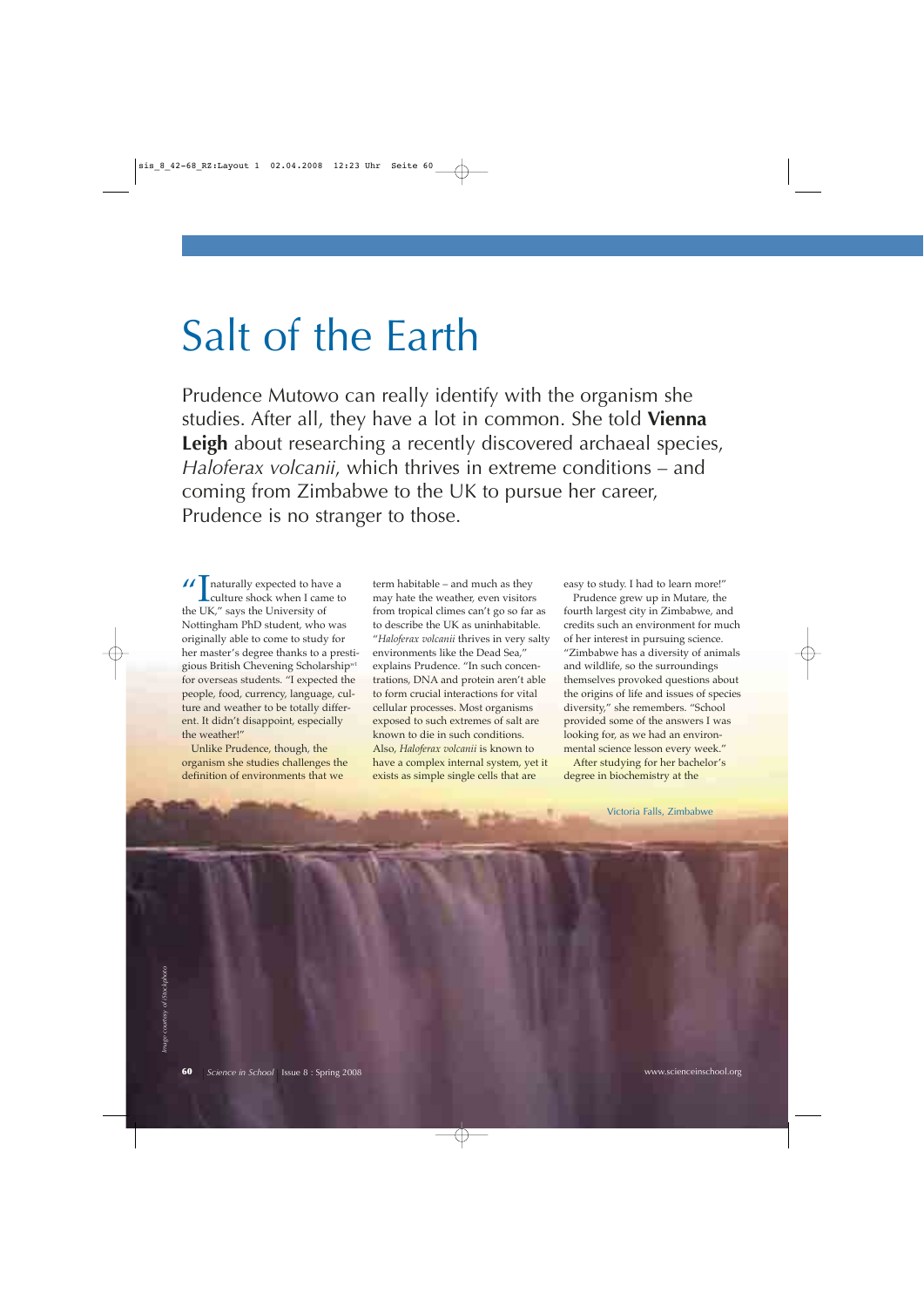## **Scientist profile**

*Image courtesy of Prudence Motowo*



University of Zimbabwe and five years of research and development work in pharmaceuticals, Prudence was awarded the Chevening Scholarship by the British Council to study a master of science in applied biotechnology at the University of Nottingham<sup>w2</sup> in September 2003. Part of her motivation in applying for this course was the chance to undertake an industrial placement with a UK pharmaceutical company, to see how this compared with her experience in Zimbabwe. During this fulfilling and interesting time, Prudence attended a lecture on halophilic (salt-loving) organisms (see box) by her current supervisor, Dr David Scott<sup>w3</sup>. The Scott Group work on a variety of biophysical and biological problems centred on how organisms deal with and process biological information. Current projects study olfaction, archaeal transcription, aggregate structure and formation in pharmaceutical preparations, and development of methodologies to cope with non-ideal highly concentrated solutions. Fascinated, Prudence had found the perfect subject for her PhD research.

However, having an invitation to stay and continue her research wasn't enough; Prudence had to finance her stay somehow. "Being a non-EU candidate, I wasn't eligible for many of the funding awards available, and I was faced with raising £11 000 [approximately  $\in$  16 000] per year to continue," she says. "Considering how engrossed I had become in this research, I wasn't letting it go easily! I applied for every possible award I could find, and was lucky to receive a one-year tuition scholarship from the international office at the University of Nottingham. This covered the research fees only, so I also worked extra time as a resident tutor as well as demonstrating science practicals for the masters and undergraduate course to pay my bills."

After two years Prudence was lucky enough to be able to continue her research with a fellowship from the L'Oreal–UNESCO Women in Science initiative $w<sup>4</sup>$ . The award recognises interesting and potentially useful research projects being carried out by young women from each of the five continents. "The eve of my birthday, when I was informed I was a recipient of the fellowship, was the most memorable moment for me to date," she says. "The applications had had to be submitted through the UNESCO and process biological information. research with a fellowship from the Current projects study oflaction, *L'Oreal*-UNESCO Women in Science in School | said concernent projects being and potentially useful<br>structure and fo

commission in my home country, so after multiple cross-continent telephone calls, protracted periods of being kept on hold while the relevant person was located, and fax machines that seized up on the last page, my application was in. But with a whole continent to compete with, I was hardly placing my bets on this one.

"Had I not received the fellowship, it would have been nearly impossible for me to continue work. Now, *Haloferax volcanii* and I have been reunited for another year, at least until I officially complete my PhD."

Despite the hardships, though, Prudence never doubted that she'd made the right decision. "Researching in Nottingham has been wonderful for me. The university hosts top-ofthe-range biochemical and analytical equipment, like the powerful analytical ultracentrifuges that allow the study of molecules in solution. This is ideal for looking at interactions that need to be maintained in an environment not unlike the Sea of Galilee," she says.

"I work alongside people from over 20 different nationalities, and the potential for exchange of ideas – cul-

## **Halophiles**

Halophiles $^{w5}$  are singlecelled organisms that inhabit hypersaline environments. The mechanisms they use to cope with high salt concentrations are still not clear and hence are currently intensively studied. Some halophilic organisms, termed obligate halophiles, will die if removed from an environment with a high salt concentration.